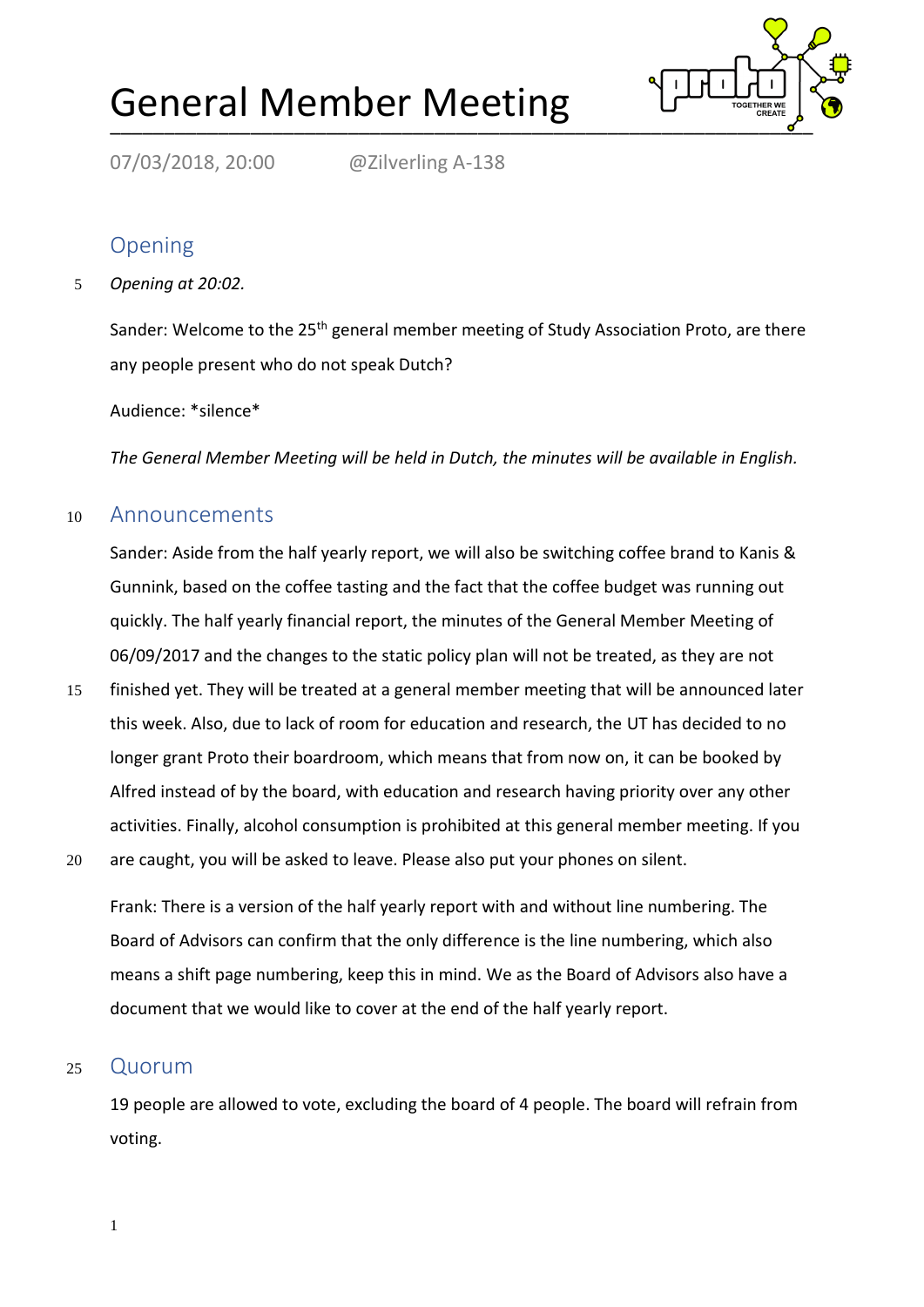### Fixing the agenda

Xadya: the voting at 6a is not in bold.

#### <sup>30</sup> Previous minutes

#### GMM 06/09/17

Not finished yet.

#### GMM 11/10/17

- Front page

- 35 o Laura on behalf of Kevin: Kevin is mentioned in the document as 'Kevin' and not as 'Jonathan on behalf of Kevin'.
	- o Xadya: is the revised policy plan finished yet?
	- o Sander: no, this will also be presented at the next gmm.
	- P12
- 40 o Frank: have you given thought to gifts for alumni yet?
	- o Sander: no conclusion regarding this has been reached as of yet.
	- o Frank: could some context also be added to what Jonathan is referring to in line 190.
	- o Sander: that will be arranged.
- 45 P15
	- o Frank: is it already certain that Proto will be the study association for the Interaction Technology master program?
	- $\circ$  Sander: not yet, but it has been discussed again this week with no definite conclusion. We will keep on trying, though.
- 50 o Frank on behalf of Peter Verzijl: have you gotten confirmation on whether student assistants are paid from the teachers' salaries or not?
	- o Sarah: I asked Erik Faber and he told me that this is the case for many study associations, even within EEMCS. But at Creative Technology, they are paid by the program, not by the faculty.

55 - P16

o Frank: have sponsorship discounts gone at the expense of financial sponsorship?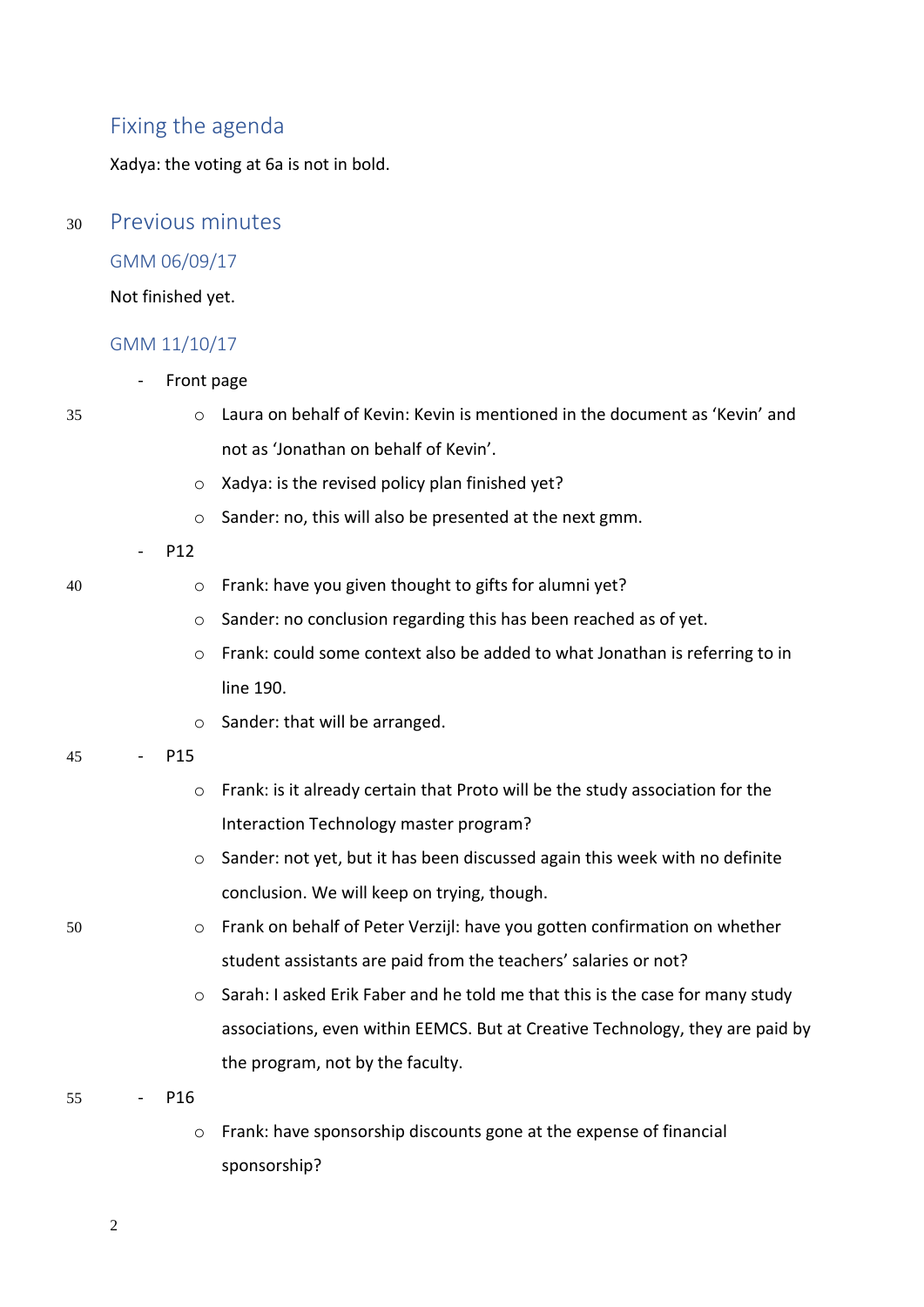o Quinten: no.

- P28

- $60$  o Frank: how is everything going with the bookkeeping software?
	- o Jaimy: good, we are still using the same software.
	- o Frank: how is the Essacher Luft stock and can I order with you next time you order?
- o Jaimy: we have used it during one candidate board round and we have not 65 run out yet.

- P29

- o Frank: how much of the things that you said that they still needed to be changed have been changed so far?
- $\circ$  Jaimy: I removed the part about the t-shirts and I edited the part about the 70 posters.
	- General remarks
- o Frank: in general, I had a hard time reading these minutes as they were more of a transcription than minutes. This is something that has evolved over the years within Proto and minutes have become harder and harder to read. It 75 would be better to give a summary of arguments for every person. Please fix this in future minutes.

o

Voting for approval of the minutes of 11/10/2017 with the mentioned changes:

• In favor: 19

- 
- 80 Against: 0
	- Blank: 0
	- Refrain from voting: 4

Approved.

#### Documents received

85 *Proposed new feature to ProTube* by Laura Kester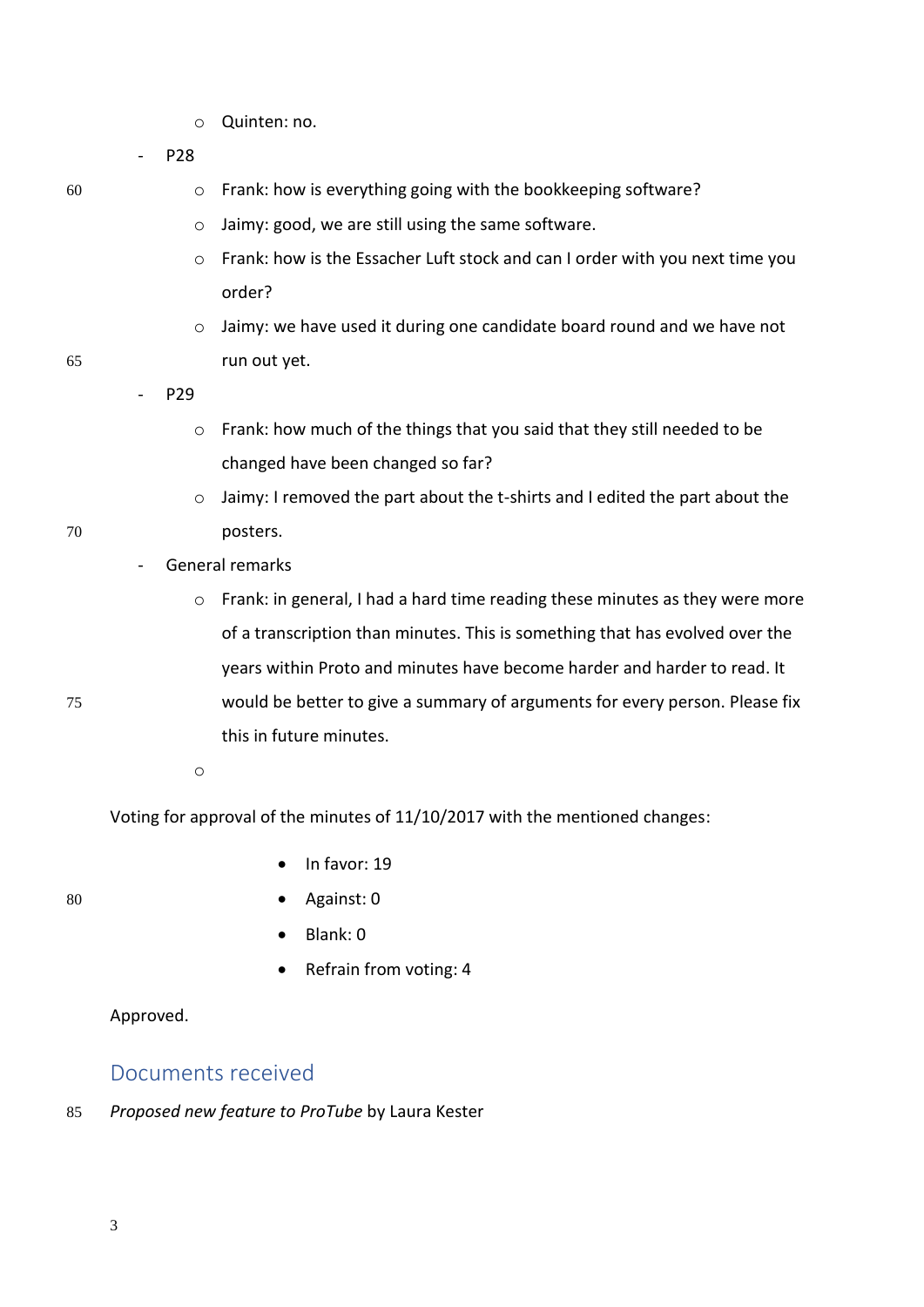Laura: in summary: the board has decided on a feature in ProTube that would allow them to temporarily ban them from adding songs. There is a tool for removing songs when you are an admin already, so the proposed functionality is obsolete in my opinion. I think it would affect the ambience in Proto negatively.

- 90 Quinten: the idea was proposed because we found that this functionality was not enough to keep people from spamming ProTube with annoying videos. As the board, we have to be able to get work done in Protopolis, even more so now that we have lost the Boardroom, in which we could work in silence. If you manually have to remove a video everytime someone puts it in the queue, you will constantly be interrupted from your work, making it harder to
- 95 concentrate again.

#### *Arthur enters at 20:27.*

Jaimy: aside from this, people often get mad if a video gets removed without the board member specifically asking out loud in Protopolis, which interrupts you from your work even longer.

100 Margot: we are not kindergarten, we should be grown up enough to tell the people who queue the annoying videos to stop doing that. If this is not enough, the problem is communication and the solution is not to just start banning people.

Robin: from what I read on GitHub, the original idea was to include an option to hide the ProTube pin to stop people from outside of Protopolis from adding annoying videos. Who 105 would even do something like that?

Sarah: you.

Robin: maybe. My main question is if ProtOpeners will also have the right to ban people. Sander: yes.

Robin: but the admin functionality is already being abused at times by randomly skipping

110 songs without asking, how do you expect this to be with the proposed functionality? Jaimy: banning people would of course only happen in exceptional cases in which asking people to stop does not work.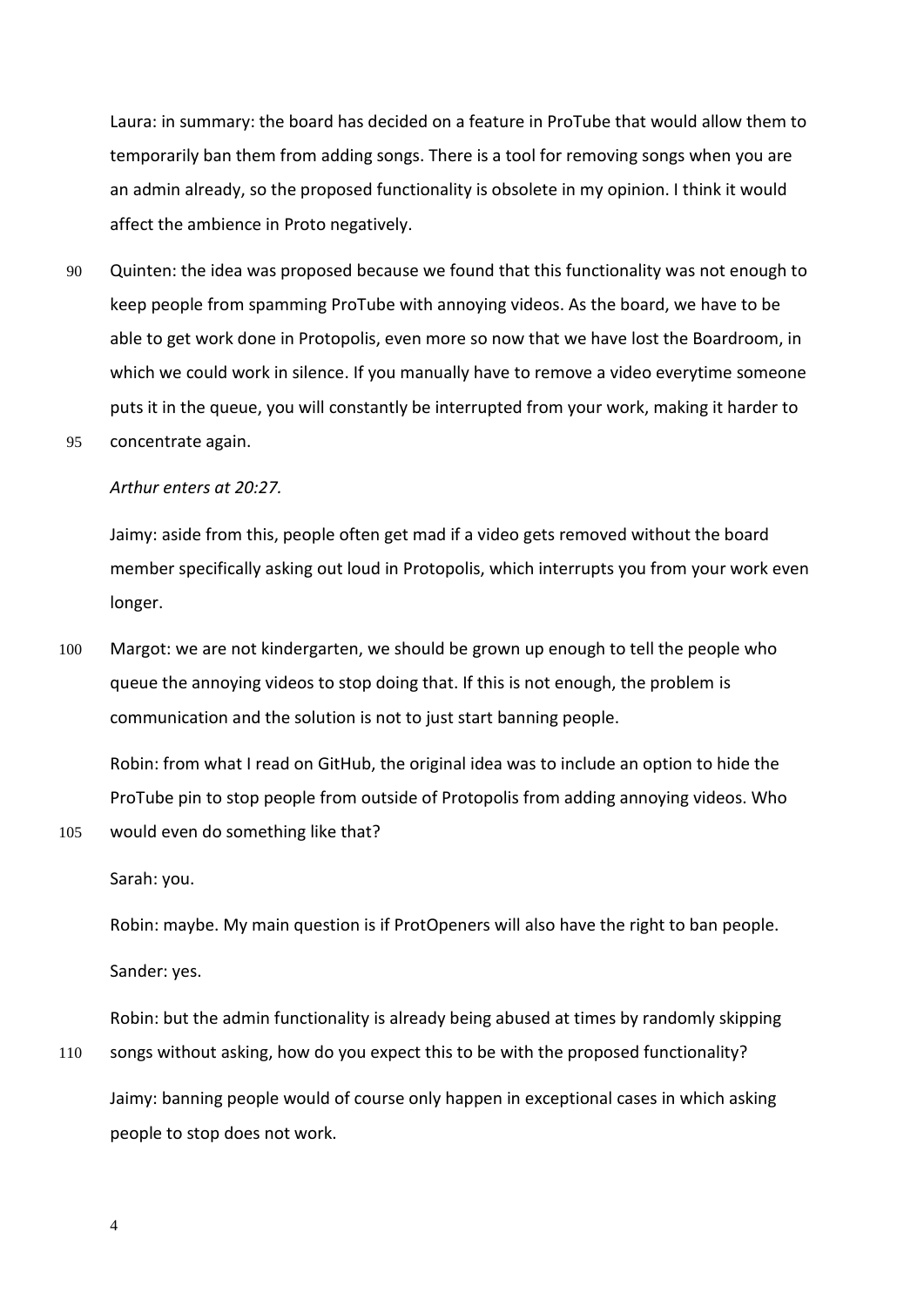Quinten: it is meant as a last resort, so in theory, it should not even have to be used,

115 meaning that the ambience in Proto will not change.

Robin: why has this not been proposed in a policy plan and does it have to be addressed this way at a GMM?

Sander: I get where you are coming from, but this has happened before. The DIYCie is an example of this, as it has been formed during the year, making it impossible to include it in a

120 policy plan.

Laura: then why is it not in your half-yearly report?

Jaimy: we did not anticipate this kind of response from our members to the feature.

Rens: it would be a good idea to still present these kind of problems to members by other means than a report then, so that they can present their ideas to the board.

125 Thijs: back to the problem, keeping the board from doing their work by queuing annoying videos. Would it not be a solution to just play a long mix?

Xadya: and if you need to work on reports and such, you can just ask for a ProtOpener and reserve the spare EEMCS-room, which is always unoccupied. Part of your duty as a board is to make people feel at home in Protopolis, a goal towards which banning users does not

130 help.

Jonathan: if skipping a video gets a negative response from the Protopolis crowd, that probably means that they like the video, which would democratically mean that the video should not be skipped. Subsequently banning people would be another step in the wrong direction then.

135 Thijs: there is no policy on how the board claims they would be using the feature yet, which means that subsequent boards might still abuse the functionality. Would it be a good idea to make a policy for this?

Quinten: I do not think that this would be necessary, as the board has a sort of representative function and would not abuse its powers.

140 Frank: if you were to ban people, would they not just be able to use incognito mode in their browser and still add videos?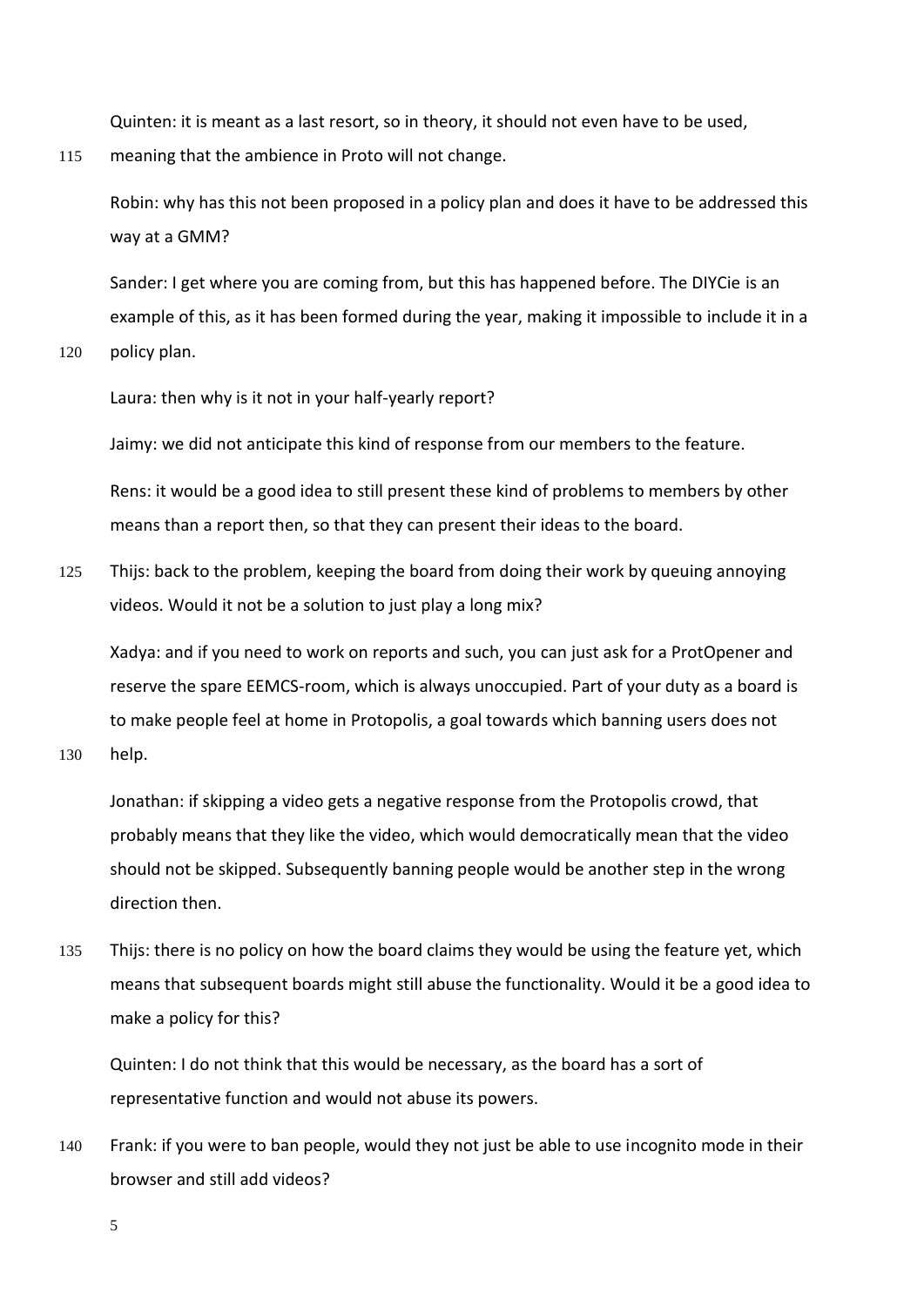Sander: no, because the functionality would also include toggle for a requirement to log in to be able to add songs.

Dylan: I like being anonymous by not logging in to ProTube, because then people cannot

145 judge me for my tastes. I also think the feature would conflict with Proto's ideal of being open to everyone.

Femke: I agree with the board, trust the board not to abuse the feature and only use it to benefit the association by being able to get more work done.

Arthur: would it not be a good idea to just see how not having the boardroom works out on 150 productivity for about half a year and only take action if the problem of distracting videos persists?

Jonathan: there are a lot of places for working quietly on campus, whereas there are very few where you can relax by watching videos and listening to music.

Voting for the implementation of a banning feature in ProTube:

- 155 In favor: 1
	- Against: 12
	- Blank: 4
	- Refrain from voting: 7

Denied.

160 *Bonsai tree committee suggestion* by Frank Lammers.

Frank: as a member of the FishCie, I often get asked if there can be more flora and fauna in the aquarium in Protopolis. I agree with this, and while we are working on that, I also have an idea for flora outside of the aquarium: a bonsai tree. I already have a list of 18 people who are supporting me for starting this committee, with two people voting for the name

165 "PhotosyntheCie".

Sarah: bonsais have the tendency to die easily, as they are very temperature sensitive. Protopolis has quite an unstable climate.

Jonathan: I agree with Frank, but I do not think it should necessarily be a committee, as committees usually get a separate budget. Would it be an option to change the FishCie into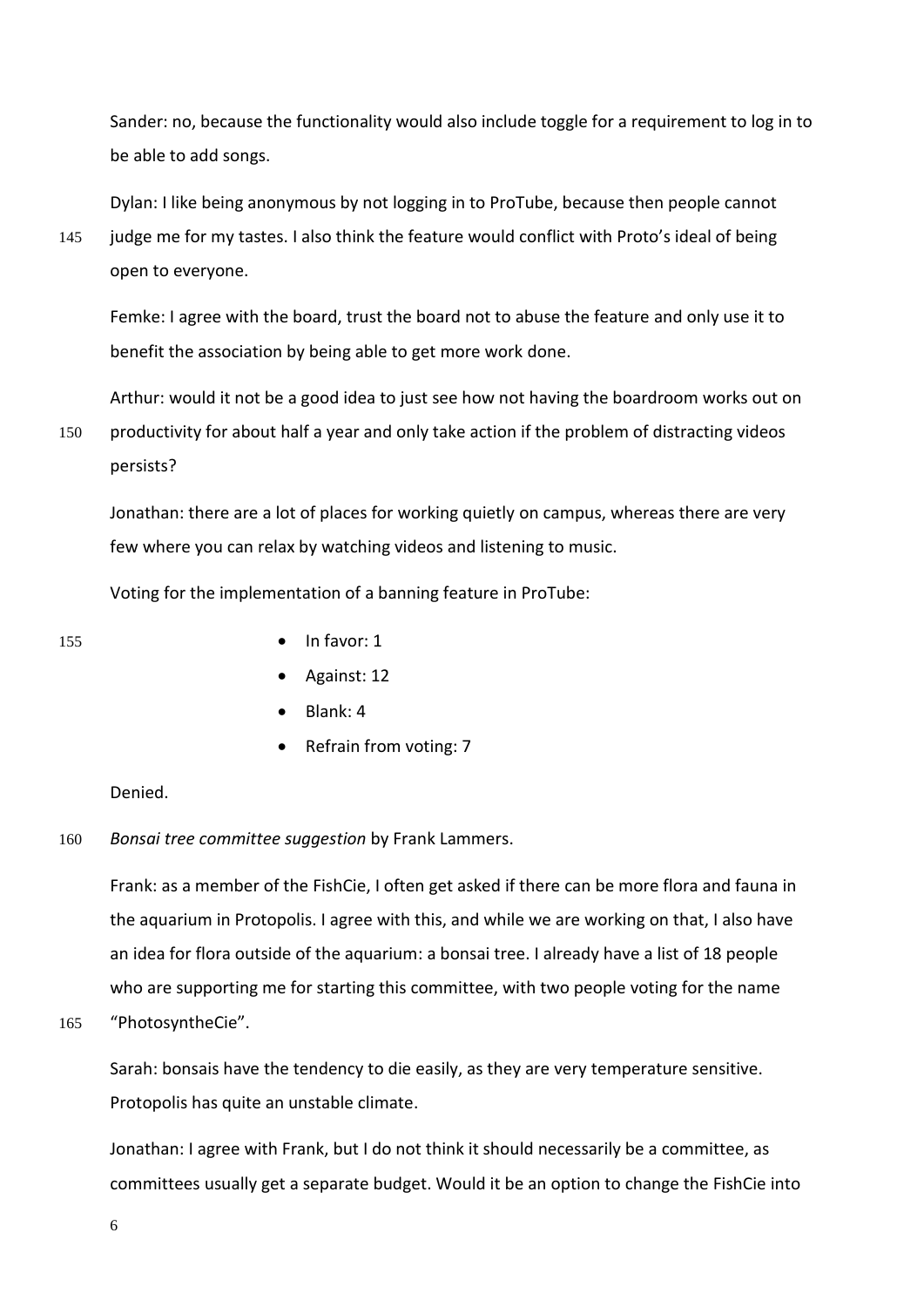170 a committee for living things within Protopolis? This would prevent an abundance of small committees that really only do one little thing.

Frank: that would put Xadya in the FishCie, which would be nothing but bad news for the fish.

Jonathan: that should not have to be a problem as within the SportCie, there are people that 175 organize activities and people who take care of the Batavierenrace.

Xadya: I think it is a good idea to write a policy that some committees do not get a budget, as Videography does not get a budget either. Though they are still part of Protography, this could change in the future, meaning that they would have to get a separate budget.

Dennis: why would ProtOpeners not be able to take care of a bonsai?

180 Sarah: because they could also take care of the fish, but they do not. Where do you propose to put the bonsai in Protopolis? There is very little room for anything new.

*Xadya lists a couple of places where the bonsai could stand.*

Philippe: I foresee trouble with people knocking over the bonsai.

Laura: we will indubitably find a place for the bonsai to stand. The main issue right now is 185 whether there should be a committee for taking care of the bonsai. Would it be an option to just leave it as a members' initiative, meaning that we could also use the Good Idea Budget?

Jaimy: I still do not agree with a bonsai, but a different type of plant would be fine, as long as we know who is responsible for it. It would be better to discuss all of this one-on-one instead of over a GMM.

190 *Informal vote indicates that Protopolis needs more plants.*

## Half Yearly Report (1/2)

Sander: I would like to indicate that the page numbering is not completely correct, for which we apologize.

- P1
- 
- 195 **o** Margot: Alumni Committee is missing as a separate committee.
	- Xadya: it is not a Proto committee, but a program committee.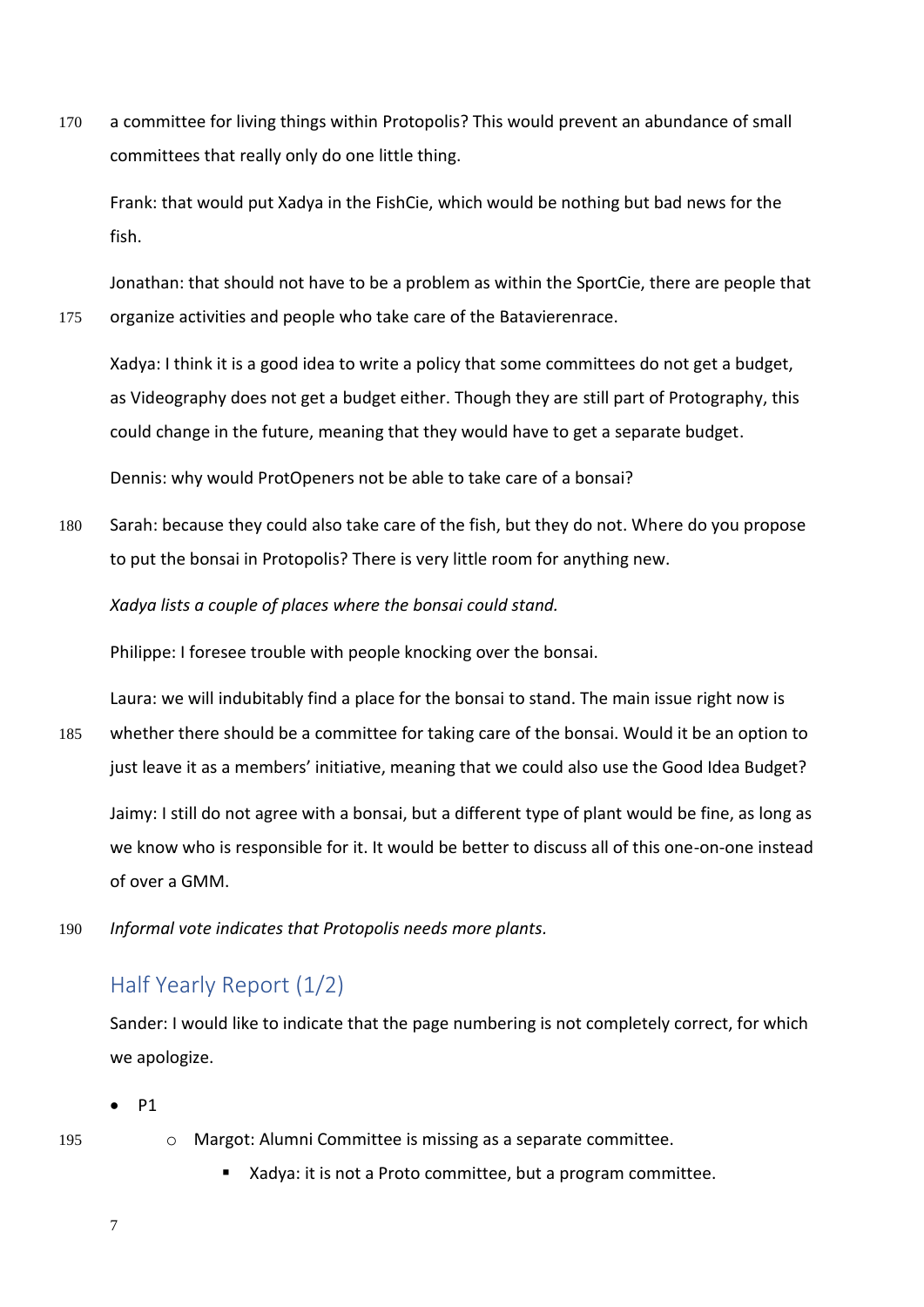|     |    | Dennis: I am missing the DIYCie.<br>п                                              |
|-----|----|------------------------------------------------------------------------------------|
|     |    | Puck: I would still like to see a piece dedicated to EEMCS, as in your policy<br>п |
|     |    | plan, you said you would interact with them more.                                  |
| 200 | P5 |                                                                                    |
|     |    | Xadya: as the Board of Advisors, we would like to see a more elaborate             |
|     |    | evaluation of the survey in 1.3.                                                   |
|     |    | Robin: are you allowed to include the full results of the survey, as it was<br>ш   |
|     |    | anonymous?                                                                         |
| 205 |    | Sander: no, that would still be a violation of privacy.<br>п                       |
|     |    | Daniela: how do the results compare to the one from last year?<br>п,               |
|     |    | Sander: they were hard to compare because they were too different.<br>ш            |
|     |    | Daniela: will there be more workshops and company visits?<br>٠                     |
|     |    | Quinten: we are working on that.<br>ш                                              |
| 210 |    | Frank: sometimes, I miss out on activities, because the promotional<br>п           |
|     |    | posters are not in-your-face enough.                                               |
|     |    | Sander: it is hard for us to find the line between not promoting enough<br>п       |
|     |    | and promoting so much that people get annoyed.                                     |
|     |    | Rens: a lot of activity promotion happens on facebook, but people are<br>п         |
| 215 |    | looking at their facebook less and less. I would like to have a poster that        |
|     |    | shows all the upcoming activities.                                                 |
|     |    | Quinten: in my opinion, that would be a waste of paper.                            |
|     |    | Rens: then I would like to have an email every Monday morning at 10:00<br>п        |
|     |    | with the activities of the upcoming week or two in it.                             |
| 220 |    | Jaimy: that is not a feasible idea.<br>п                                           |
|     |    | Jonathan: a Proto app is in the works, which will be able to send push<br>п        |
|     |    | notifications. Would it be an option to connect the News section on the            |
|     |    | homepage with the facebook page?                                                   |
|     |    | Jaimy: there are a lot of things posted on the facebook, which do not all<br>п     |
| 225 |    | necessarily need to be visible on the website as well.                             |
|     |    | Sander: the board will have a brainstorm for activity promotion ideas.<br>ш        |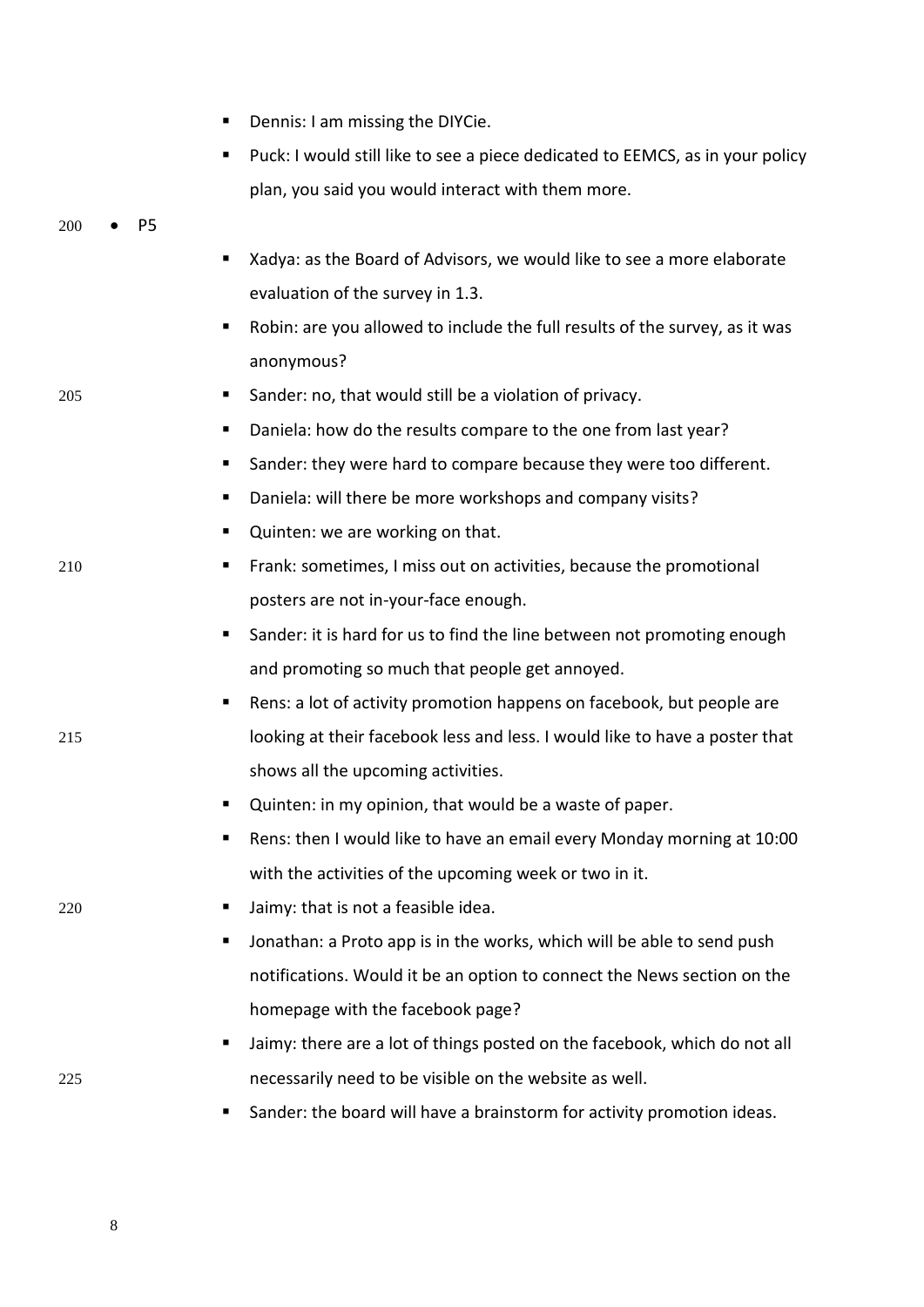|     |         |                | Frank: how are you planning on getting candidate board 8.0 ready for        |
|-----|---------|----------------|-----------------------------------------------------------------------------|
|     |         |                | being a board better than you were? Would a 'board-for-a-day' day be a      |
|     |         |                | good idea?                                                                  |
| 230 |         | п              | Sarah: er zijn een paar dingen die voor bestuurders standaard zijn die je   |
|     |         |                | vergeet aan kb-ers te melden, zoals activiteiten aanmelden. There are a     |
|     |         |                | couple of things that have become so normal for you, that you will forget   |
|     |         |                | to tell them to your candidate board, such as registering activities at the |
|     |         |                | Student Union. We will also have them read the introduction documents       |
| 235 |         |                | sooner.                                                                     |
|     |         | п              | Margot: About 1.3, I found that the demographical information is too        |
|     |         |                | descriptive for an anonymous survey.                                        |
|     |         | ٠              | Sander: we know we were too late with this, but we did make it optional     |
|     |         |                | to fill in those questions                                                  |
| 240 |         | $0\quad 3.1.1$ |                                                                             |
|     |         | п              | Frank: it says that the current boardroom policy works well, but you have   |
|     |         |                | lost the boardroom.                                                         |
|     |         |                | Sander: we will make this a past tense then.                                |
|     | $\circ$ | 3.1.2          |                                                                             |
| 245 |         | п              | Jonathan: did you try requesting new trash cans?                            |
|     |         |                | Sander: yes, but the UT says that they are too expensive.                   |
|     |         |                | Jonathan: could we not just buy one ourselves and print a special sticker   |
|     |         |                | for it?                                                                     |
|     |         | п              | Sander: Asito employees would not be allowed to empty those.                |
| 250 |         | п              | Philippe: could you inform ProtOpeners about where the trash bags are,      |
|     |         |                | so that they can replace them themselves when they are full?                |
|     |         | ٠              | Sarah: we do not have those bags ourselves, only Asito does.                |
|     | $\circ$ | 3.1.3          |                                                                             |
|     |         | п              | Laura: were committees allowed to print for free in Protopolis?             |
| 255 |         |                | Sander: yes, this was in our policy.                                        |
|     |         | п              | Frank: do committees actually do this?                                      |
|     |         | п              | Sander: they rarely do. For larger printing jobs, they just go to Xerox.    |
|     |         |                | There is a manual for using the printer downstairs on our wiki.             |
|     |         |                |                                                                             |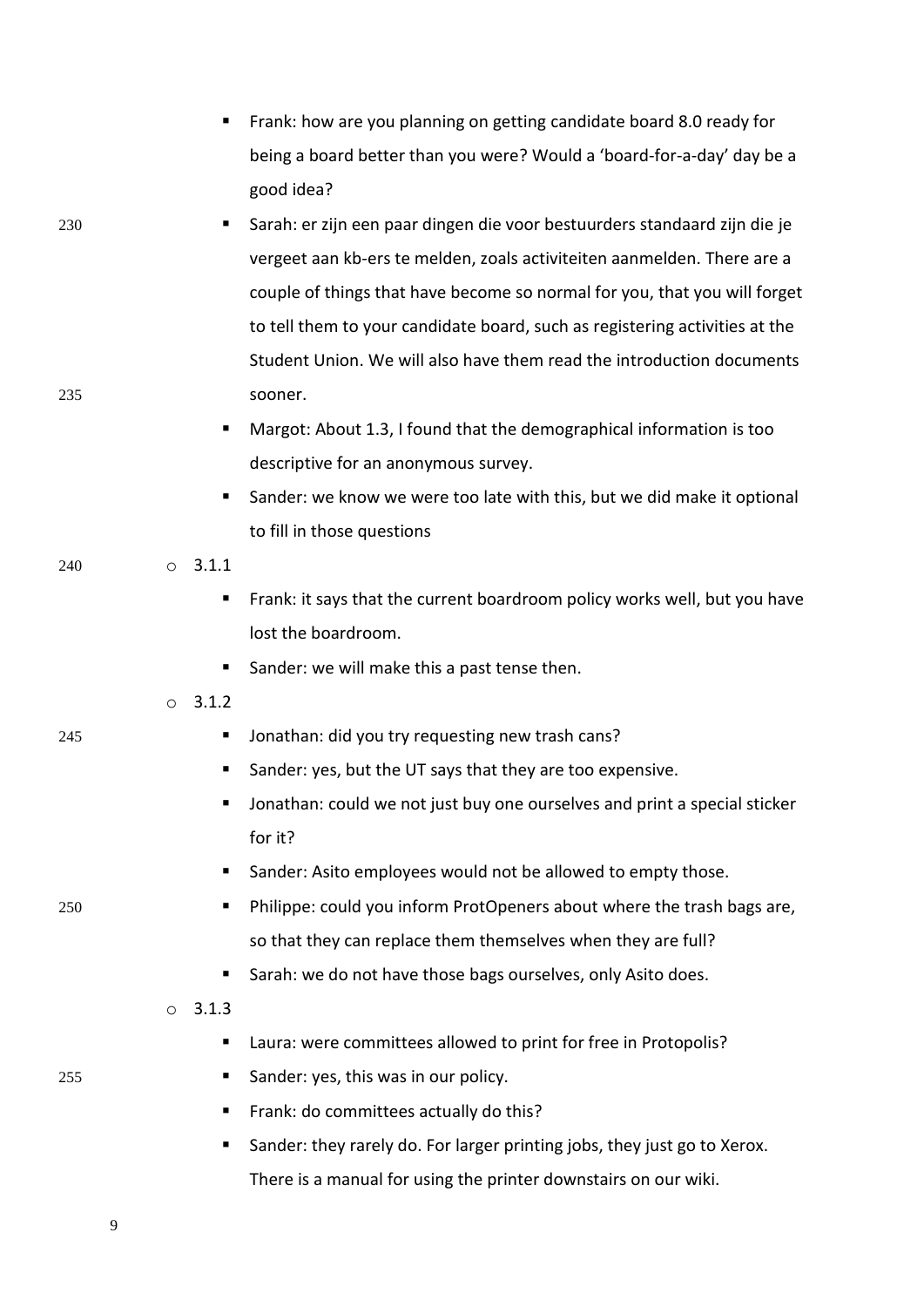|     | $\circ$ | 3.1.4 |                                                                            |
|-----|---------|-------|----------------------------------------------------------------------------|
| 260 |         | ш     | Frank: I would like to see a Wall of Shame for people who forget to clean  |
|     |         |       | their mugs.                                                                |
|     |         | п     | Quinten: the Handyman Committee is already working on a Tower of           |
|     |         |       | Shame.                                                                     |
|     | $\circ$ | 3.2.1 |                                                                            |
| 265 |         | п     | Xadya: has the second round of function introductions for new              |
|     |         |       | committees already taken place?                                            |
|     |         | ш     | Sander: no, because no new committees have been formed since the last      |
|     |         |       | introduction.                                                              |
|     | $\circ$ | 3.2.2 |                                                                            |
| 270 |         | п     | Laura: not all commmittees involved in the Fright Night collaboration are  |
|     |         |       | mentioned, like the EntropCy.                                              |
|     |         | ш     | Sander: we will fix that.                                                  |
|     |         | п     | Frank: being part of the EntropCy, I did not find the collaboration to go  |
|     |         |       | smoothly. Communication was often late and without us, the Fright Night    |
| 275 |         |       | would have to have been canceled.                                          |
|     |         | п     | Philippe: we as the ACE came with the idea to the Culture Committee,       |
|     |         |       | which is why communication was late. We were also late in                  |
|     |         |       | communicating the route because it was hard to imagine how the route       |
|     |         |       | would be in the dark.                                                      |
| 280 | $\circ$ | 3.2.3 |                                                                            |
|     |         | ш     | Xadya: please fix the inconsistent naming of ProtoDay.                     |
|     |         | п     | Peter: why have there been so little board game nights lately?             |
|     |         | ٠     | Sander: they have a lower priority to us as compared to other activities,  |
|     |         |       | they are primarily used when we cannot arrange any other activities.       |
| 285 |         | п     | Rens: I would like to see an overview of each Proto Night and what kind of |
|     |         |       | activity there was.                                                        |
|     |         | ٠     | Sander: that would be a lot of work for us.                                |
|     | $\circ$ | 3.2.4 |                                                                            |
|     |         | п     | Frank on behalf of Ruben: great job.                                       |
| 290 | $\circ$ | 3.3.1 |                                                                            |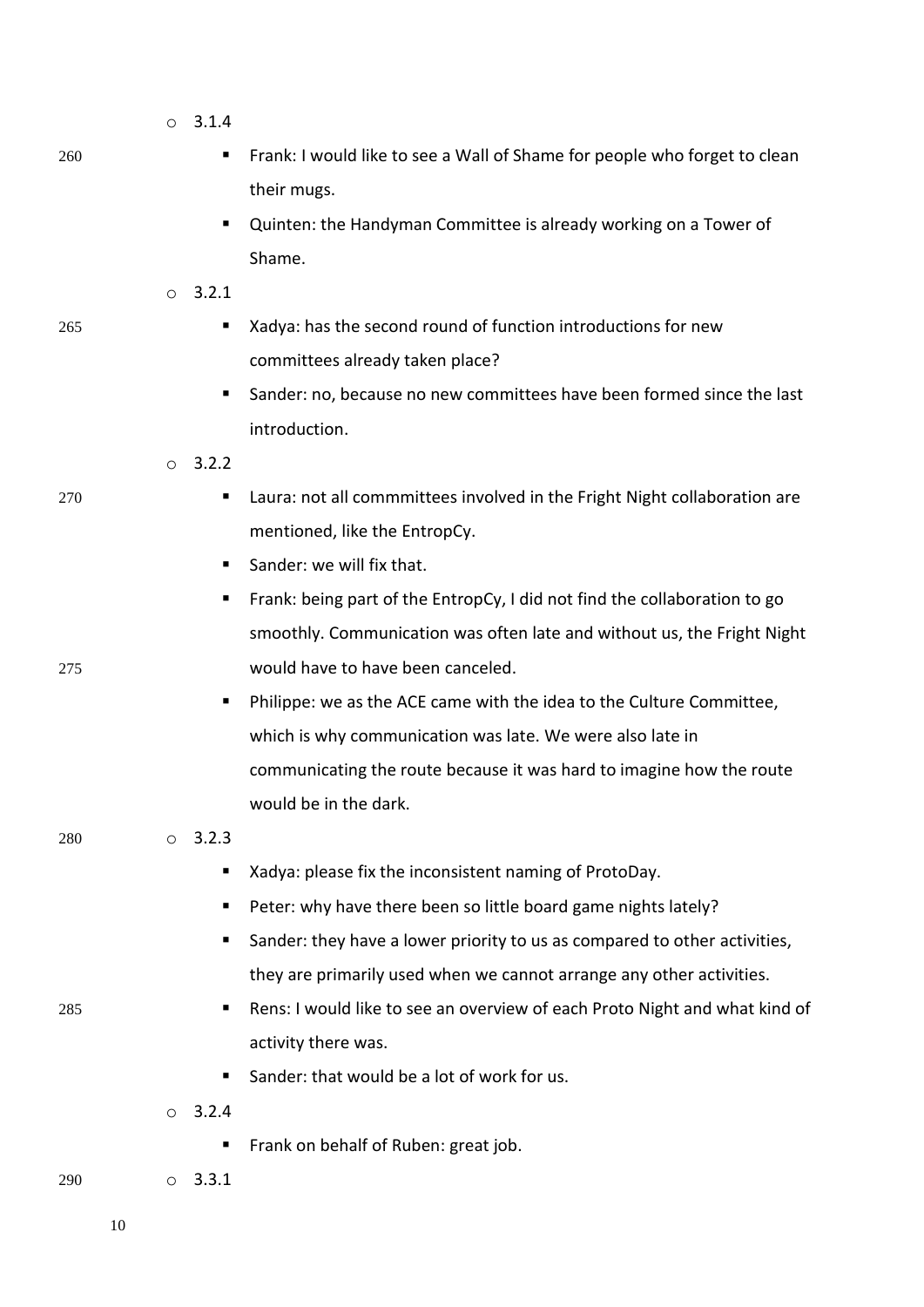|     | п                | Xadya: I would include the change in coffee brand in the report as a future |
|-----|------------------|-----------------------------------------------------------------------------|
|     |                  | reference and I would not include the part about the alumni bureau being    |
|     |                  | slow.                                                                       |
|     | ٠                | Frank on behalf of Ruben: I think it is a shame there have not been any     |
| 295 |                  | alumni activities.                                                          |
|     | 3.3.2<br>$\circ$ |                                                                             |
|     | п                | Frank: I have not noticed much of the language policy.                      |
|     | ٠                | Sander: we are adhering to the policy, but more during activities than in   |
|     |                  | Protopolis though.                                                          |
| 300 | ٠                | Laura: it kind of happens automatically in Protopolis I think.              |
|     | ٠                | Daniela: are international students ever asked if they are interested in    |
|     |                  | doing committees?                                                           |
|     | ш                | Jaimy: they are not as likely to be at Proto activities, but there are      |
|     |                  | international students in some committees though.                           |
| 305 | п                | Daniela: would it be an idea to organize activities for international       |
|     |                  | students specifically?                                                      |
|     | ٠                | Sarah: we do not want to make a distinction between Dutch and               |
|     |                  | international students.                                                     |
|     | ٠                | Xadya: andere verenigingen hebben ook genoeg internationals in              |
| 310 |                  | commissies. Het vragen of internationals bij commissies willen is           |
|     |                  | standaard en hoort dus niet onder dit kopje. Ook niet chique dat we         |
|     |                  | zeggen dat wij het beter doen dan andere verenigingen. Other                |
|     |                  | associations also have international students in their committees and it is |
|     |                  | not very polite to say we are doing better than other associations in this  |
| 315 |                  | regard.                                                                     |
|     | ٠                | Philippe: we could inform kiddos about committees during the Kick-In, so    |
|     |                  | that they get introduced to them quite early.                               |
|     | 3.3.3<br>$\circ$ |                                                                             |
|     | п                | Peter: sometimes, I do not get admin rights when I am a ProtOpener and I    |
| 320 |                  | specifically have to ask for them, could you schedule this better?          |
|     | ш                | Sander: I try doing this, but sometimes I simply forget.                    |
|     | ٠                | Xadya: will you be asking new people to be ProtOpeners?                     |
|     | 11               |                                                                             |
|     |                  |                                                                             |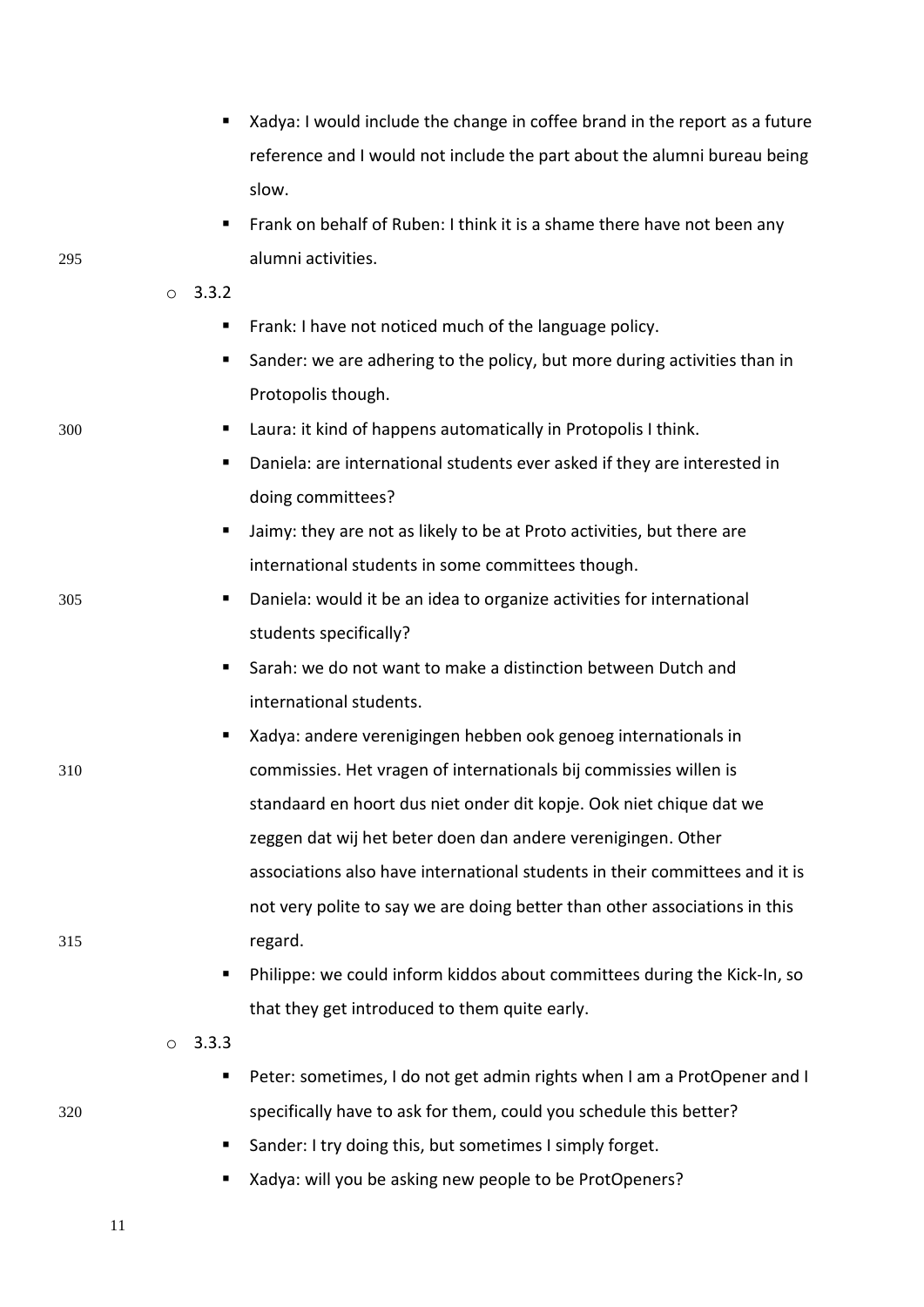|     |         | ш             | Sander: yes.                                                                |
|-----|---------|---------------|-----------------------------------------------------------------------------|
|     |         | п             | Laura: are you expecting to call on them more often now that you have       |
| 325 |         |               | lost the boardroom?                                                         |
|     |         | п             | Sander: yes.                                                                |
|     | $\circ$ | 3.4.2         |                                                                             |
|     |         | п             | Xadya: I think the second paragraph is great news.                          |
|     |         | 0 3.4.4       |                                                                             |
| 330 |         | ш             | Frank: from experience, I know that the book central has caused a lot of    |
|     |         |               | trouble in the last few years and everyone in the CEO knows about this.     |
|     |         |               | Would it be possible to just pick a different supplier?                     |
|     |         | ш             | Sarah: I asked this in today's CEO, but we have already signed a contract   |
|     |         |               | until June 2019 last June and they have a bit of a monopoly position.       |
| 335 |         | п             | Xadya: OOC is called CEO, please change this.                               |
|     |         | $\circ$ 3.4.7 |                                                                             |
|     |         | п             | Xadya: could you make an evaluation of all study nights and the amount      |
|     |         |               | of people that showed up?                                                   |
|     |         | ш             | Sarah: the amount of sign-ups on the website is usually a bad indication of |
| 340 |         |               | how many people actually show up. Usually, there are around twenty          |
|     |         |               | people.                                                                     |
|     |         |               | Peter: I think study nights are well-organized.                             |
|     |         | 3.4.8         |                                                                             |
|     |         | ш             | Frank: it seems like the concept of the CreaTe and ATLAS master market      |
| 345 |         |               | has been taken away from us and turned into a university-wide market,       |
|     |         |               | will this market be evaluated compared to our former own market?            |
|     |         | ш             | Sarah: we were not contacted about Masters of Impact because we do          |
|     |         |               | not have our own master programs.                                           |
|     |         |               | Dylan: are you thinking of contacting other universities as soon as we get  |
| 350 |         |               | our own master?                                                             |
|     |         | ш             | Sarah: we are not allowed to do that anymore.                               |
|     |         | п             | Dylan: then how will CreaTe be profiled within 4TU?                         |
|     |         |               | Sarah: that is a question for the next Officer of Educational Affairs.      |
|     |         |               |                                                                             |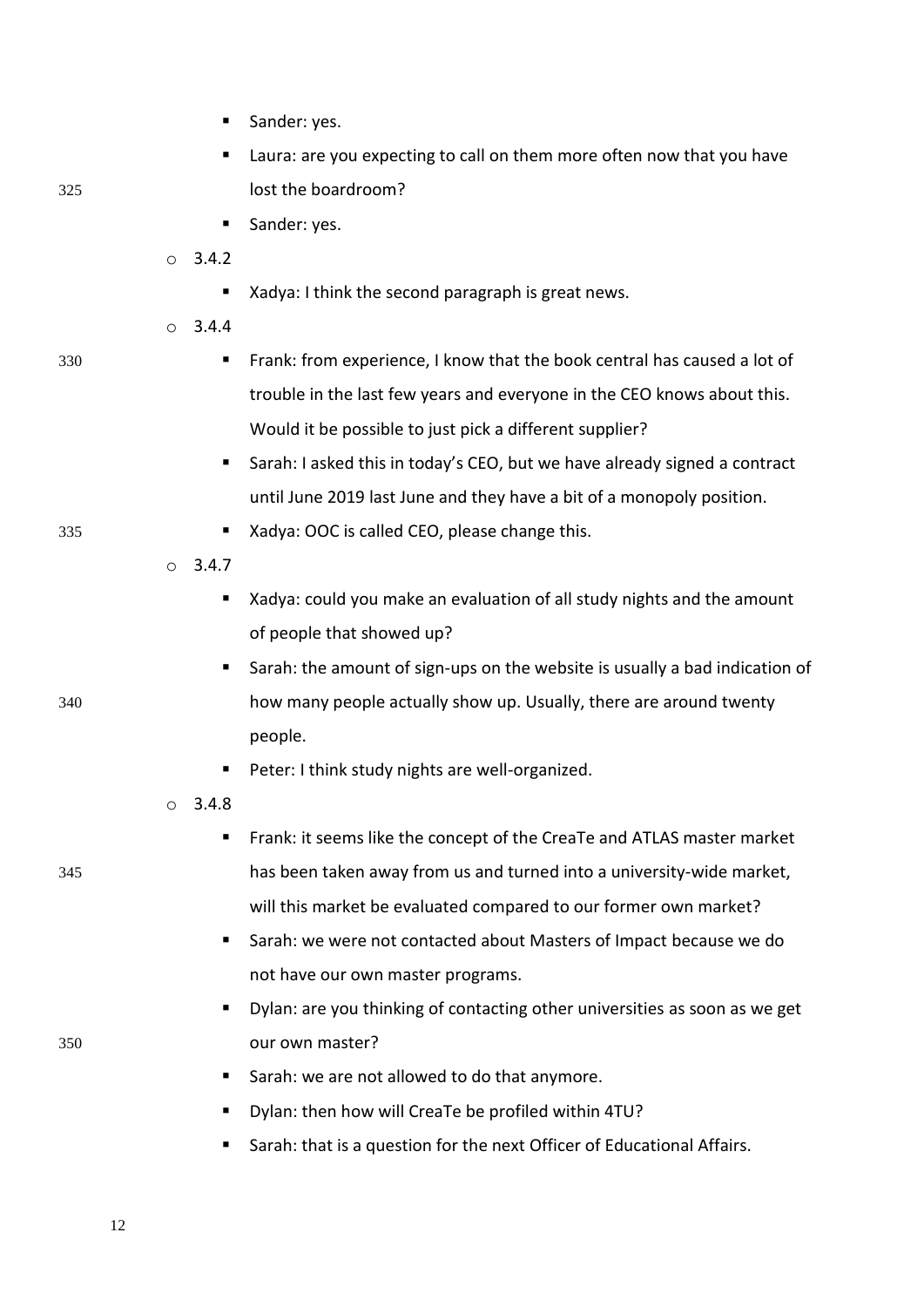355 anything about it when I started looking, please do not let the same thing happen to the minor market as what happened to the master market. ■ Sarah: we will be asking CreaTers about what minor program they followed and how they like it. <sup>360</sup> Break *22:21 - 22:43.* Half Yearly Report (2/2)  $04.5.1.1$ 365 ▪ Peter: why is it that those contracts were not yet renewed? ■ Quinten: because they could not be renewed until halfway through the year.  $0, 4.5.1.2$ ■ Frank: if companies do not want to sponsor Proto financially, do you bring 370 up creative sponsorship as a last resort? ■ Quinten: I do.  $O$  4.5.1.3 ■ Robin: how is there such a large difference between the amount of lunch lectures now and two years ago? 375 **• Frank: is this a UT-wide problem?** ■ Quinten: it is not, companies simply ask other associations if they can give

■ Rens: I heard something about a minor market but I could not find

- lunch lectures to their students, while I really have to go out of my way to even get companies to let them know that we offer lunch lectures as well and then they still do not want to do them.
- 380  **Xadya: I do not agree with the tone of the part about companies not** wanting to give lunch lectures.
	- Ouinten: I will fix it.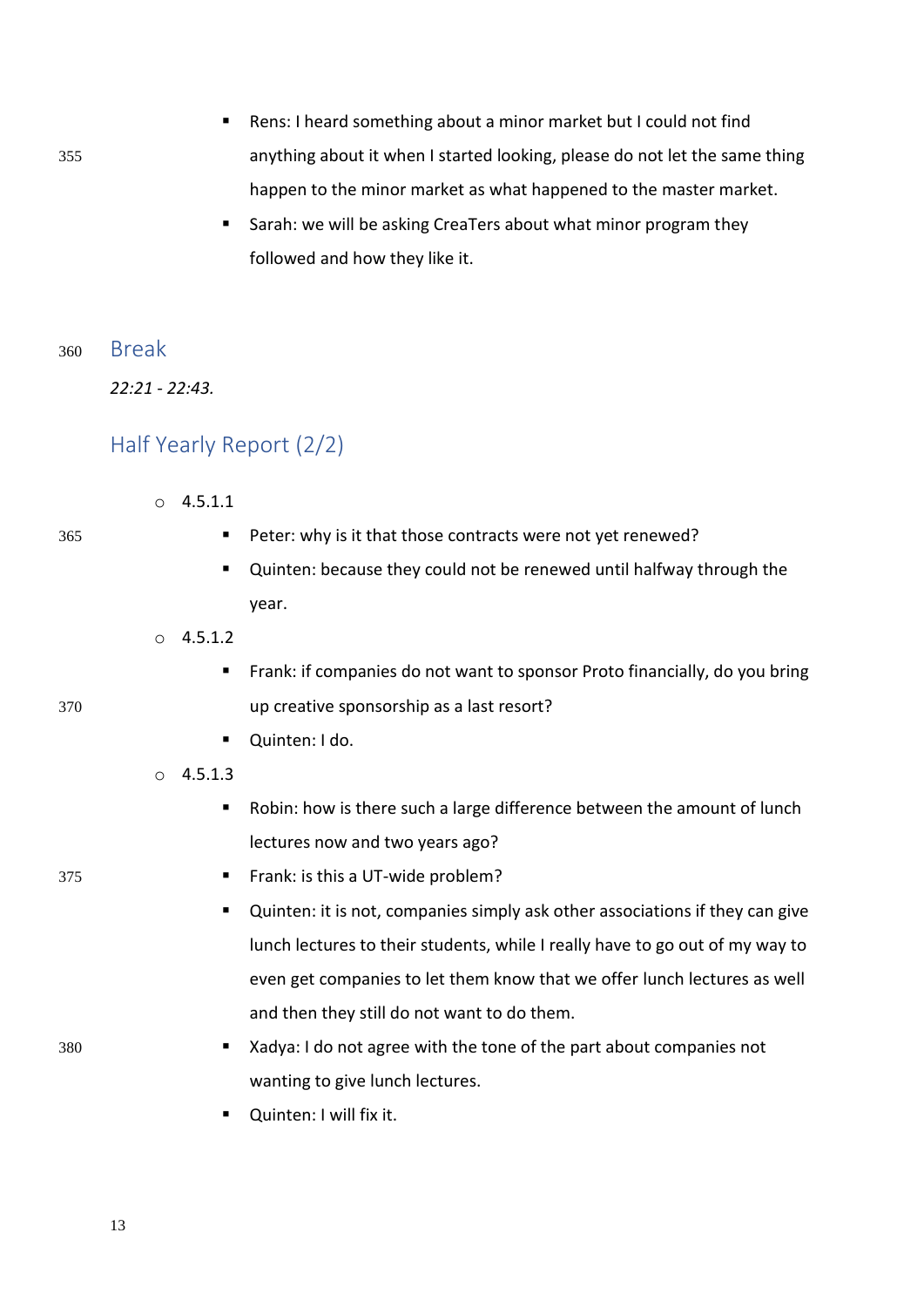|     |         | п      | Philippe: is this not something you can use the Acquisition Committee for?   |
|-----|---------|--------|------------------------------------------------------------------------------|
|     |         |        | And could you maybe ask companies that have given lunch lectures in the      |
| 385 |         |        | past if they want to do it again?                                            |
|     |         | п      | Quinten: this is something the acquisition committee is busy with as well    |
|     |         |        | already. I already asked some of those companies, and not a single one       |
|     |         |        | was willing to give another lecture.                                         |
|     | $\circ$ | 4.5.2. |                                                                              |
| 390 |         | Е      | Laura on behalf of Kevin: it seemed like quite a big part of your policy     |
|     |         |        | plan, why does it seem so much smaller here?                                 |
|     |         | п      | Quinten: because the main priority will always be to keep Proto alive        |
|     |         |        | financially, which will not be the case until the target amount has been     |
|     |         |        | reached, which requires money and not discounts. There were also some        |
| 395 |         |        | struggles in starting up the acquisition committee.                          |
|     |         | п      | Laura on behalf of Kevin: is this because leading the Acquisition            |
|     |         |        | Committee is harder than you thought it would be or have you simply          |
|     |         |        | forgotten about it?                                                          |
|     |         | п      | Quinten: in our policy plan, it says that two members of the Acquisition     |
| 400 |         |        | Committee are responsible for acquiring sponsorship deals, not me            |
|     |         |        | specifically.                                                                |
|     |         |        | Robin: why are two people focused on this if it is not the main focus of the |
|     |         |        | committee?                                                                   |
|     |         | п      | Quinten: because responsibilities are spread within the committee,           |
| 405 |         |        | allowing multiple different focuses instead of just one.                     |
|     |         | ٠      | Xadya: the way you are writing about the previous Officer of External        |
|     |         |        | Affairs is impolite.                                                         |
|     |         | ٠      | Quinten: I will look into changing the tone.                                 |
|     |         | ٠      | Robin: membership discounts and creative sponsorship apparently do not       |
| 410 |         |        | have priority, but it does seem like it right now. Maybe change it to        |
|     |         |        | something that says that it is only partly a focus.                          |
|     |         | п      | Quinten: I will change that.                                                 |
|     |         | Е      | Jonathan: in your policy plan, it said that more attention would be paid to  |
|     |         |        | proper meetings and minutes, how has that gone so far?                       |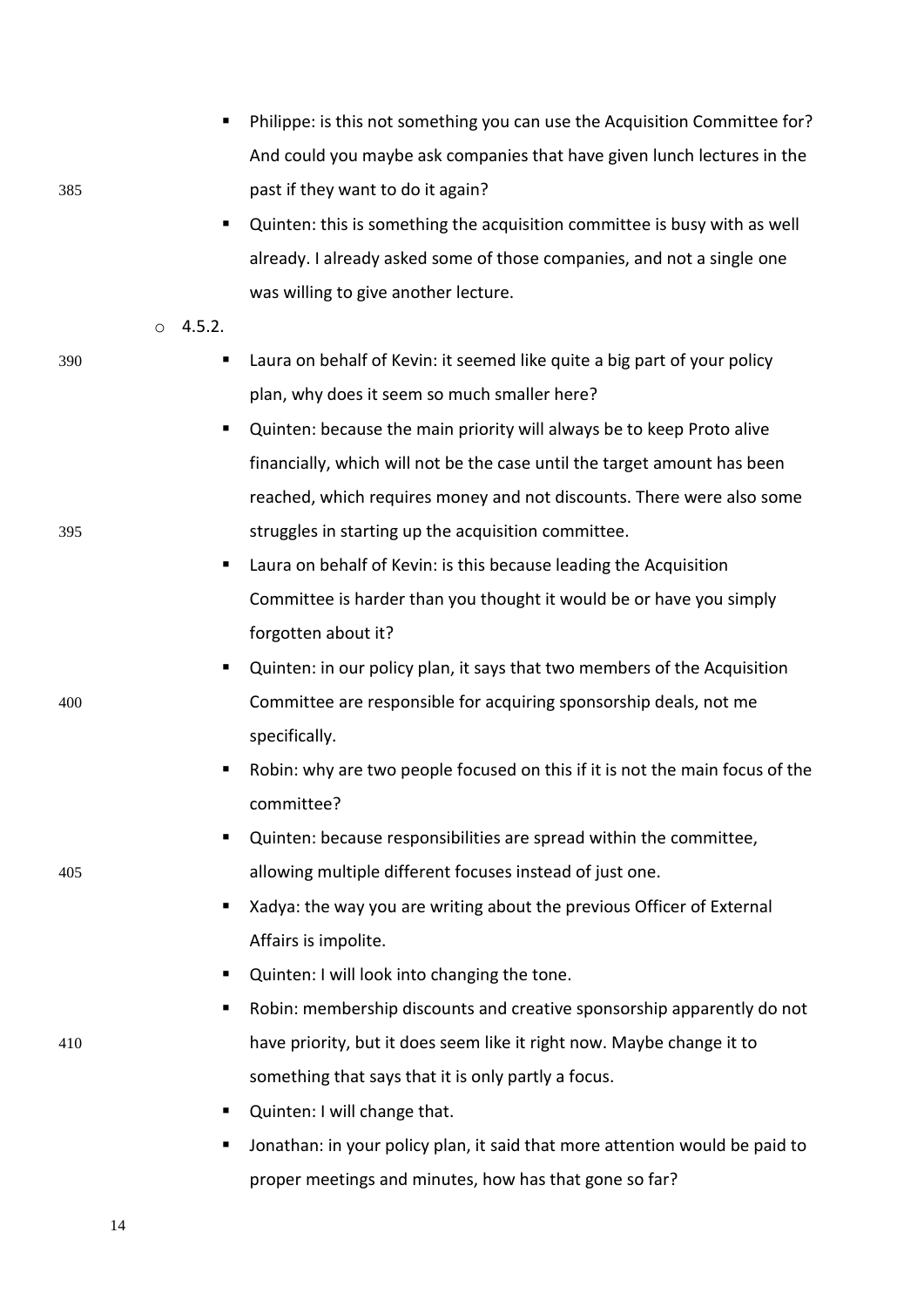| 415 |         |       | Quinten: it has most definitely improved, even more so after finding a       |
|-----|---------|-------|------------------------------------------------------------------------------|
|     |         |       | new chairman that was not me.                                                |
|     |         | п     | Jonathan: is the committee not too large at the moment?                      |
|     |         |       | Quinten: that is exactly what I wanted, so that the committee could          |
|     |         |       | persue multiple focuses.                                                     |
| 420 |         |       | Jonathan: how is work divided within the committee?                          |
|     |         | п     | Peter: I side with Quinten, there have been meetings dedicated to make       |
|     |         |       | things more clear within the committee and there is a buddy couple for       |
|     |         |       | every focus point, which works very well in my opinion.                      |
|     |         | п     | Jonathan: are the older members still full members?                          |
| 425 |         | п     | Peter: Mostly.                                                               |
|     | $\circ$ | 3.6   |                                                                              |
|     |         | п     | Frank on behalf of Ruben: it is not acceptable that no financial report is   |
|     |         |       | published at this GMM and that the communication about this was so           |
|     |         |       | unclear.                                                                     |
| 430 |         | п     | Rens: the Audit Committee advised against publishing anything as it is still |
|     |         |       | unfinished, some small things were still missing.                            |
|     | $\circ$ | 3.7.1 |                                                                              |
|     |         |       | Xadya: why is the board doing merchandise?                                   |
|     |         | п     | Quinten: because I really wanted to make Proto socks myself.                 |
| 435 |         |       | Robin: if members did not necessarily wanted merchandise according to        |
|     |         |       | the survey, why are you making new merchandise?                              |
|     |         | п     | Sander: they primarily wanted better, less green designs.                    |
|     | $\circ$ | 3.7.2 |                                                                              |
|     |         |       | Xadya: congratulations on getting your go moment!                            |
| 440 |         |       | Laura on behalf of Kevin: why is there no mention of involvement of          |
|     |         |       | Proto?                                                                       |
|     |         |       | Sarah: Proto is the collateral of Foundation ICE                             |
|     |         | п     | Frank: then why does it not say that it is separate from Proto?              |
|     |         |       | Sarah: it does say that, because it is a separate foundation.                |
| 445 | $\circ$ | 3.7.3 |                                                                              |
|     |         |       | Xadya: do you want to move the entire website to the wiki?                   |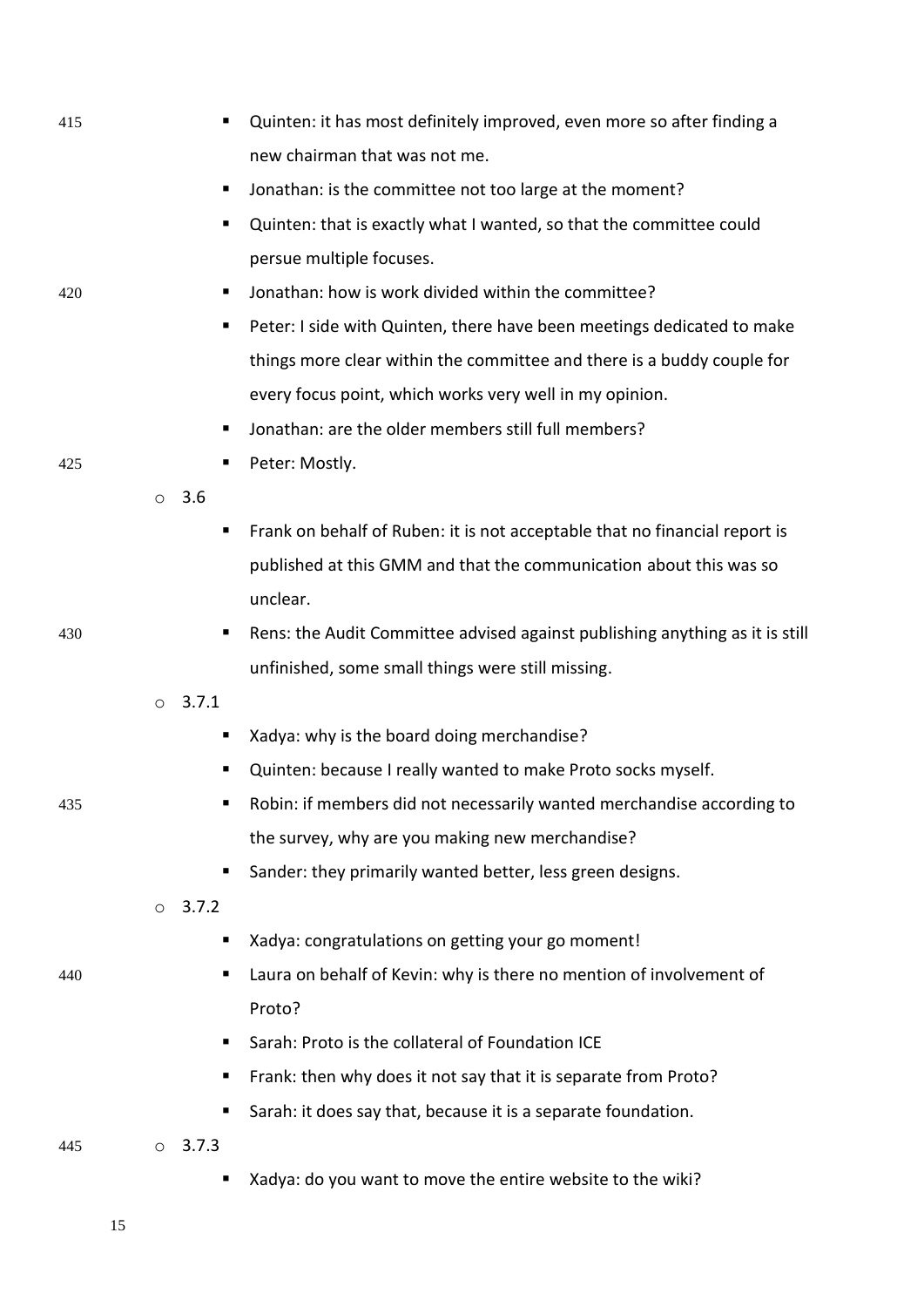|     |         |     |   | Sarah: no, that is an error. The GMM documents will be on the wiki by the      |
|-----|---------|-----|---|--------------------------------------------------------------------------------|
|     |         |     |   | end of the year.                                                               |
|     | $\circ$ | 4.1 |   |                                                                                |
| 450 |         |     | ш | Xadya: how did the Midwinter BBQ go?                                           |
|     |         |     | ٠ | Jaimy: it was well-attended and the weather turned out way better than         |
|     |         |     |   | expected.                                                                      |
|     |         |     | ٠ | Frank: the part about the EntropCy helping with certain activities still       |
|     |         |     |   | needs to be added.                                                             |
| 455 |         |     | ш | Dylan: would it be an option to move the Laser Tag activity to the First-      |
|     |         |     |   | Year Committee?                                                                |
|     |         |     | п | Quinten: the First-Year Committee will not yet have been formed by the         |
|     |         |     |   | time we usually organize the activity. We want to organize it early in the     |
|     |         |     |   | year to get first-years involved with Proto as early as possible.              |
| 460 |         |     | п | Jaimy: and they do not have any experience in organizing activities yet.       |
|     |         |     | п | Dennis: is the ACE starting to get in a rut?                                   |
|     |         |     | п | Jaimy: we are currently organizing an activity that has never been             |
|     |         |     |   | organized before, so I would not say so.                                       |
|     |         |     | п | Frank: it might be a good idea for the new board to move the standard          |
| 465 |         |     |   | activities to the FYC.                                                         |
|     | $\circ$ | 4.4 |   |                                                                                |
|     |         |     |   | Jonathan: did you manage to organize more activities outside of the            |
|     |         |     |   | campus?                                                                        |
|     |         |     | п | Sarah: the idea to organize an activity outside of the campus is still there   |
| 470 |         |     |   | and it will be executed in summer.                                             |
|     |         |     | п | Xadya: earlier, you said that committee communication is going well, but       |
|     |         |     |   | apparently not?                                                                |
|     |         |     | п | Sarah: overall, it is going well, but this is just one example of where it did |
|     |         |     |   | not go well.                                                                   |
| 475 | $\circ$ | 4.5 |   |                                                                                |
|     |         |     |   | Frank: the Senate was not aware of the fact that people had already been       |
|     |         |     |   | drinking hard liquor prior to the cantus. I have even heard people say that    |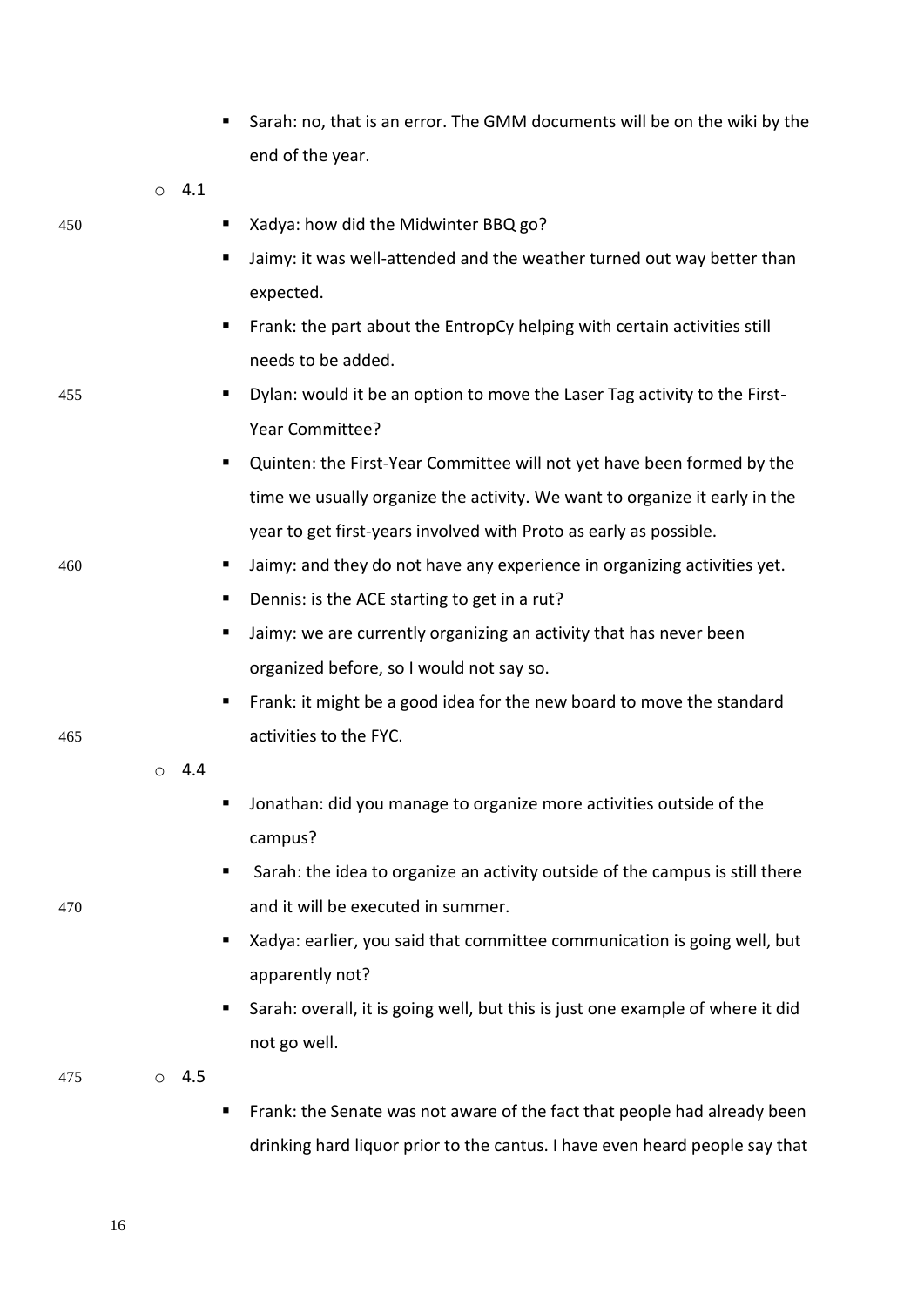|     |                        | second-years and even one of the board members encouraged first-years      |
|-----|------------------------|----------------------------------------------------------------------------|
|     |                        | to bring liquor with them, which is unacceptable.                          |
| 480 | п                      | Sander: we were not aware of this either and we completely agree.          |
|     |                        | Rens: what if we would simply forbid alcohol on camp altogether?           |
|     | п                      | Laura: banning alcohol is not a good idea for 18-year-olds, as this will   |
|     |                        | make it even more appealing for them to bring alcohol.                     |
|     |                        | Sander: we could indicate that there will be plenty of alcohol at camp?    |
| 485 | п                      | Peter: according to the TIPCie, first-years already drink less than other  |
|     |                        | students.                                                                  |
|     |                        | Xadya: how was your experience with bringing EROs on camp?                 |
|     |                        | Sander: very good, we plan on bringing more next time.                     |
|     | 4.6<br>$\circ$         |                                                                            |
| 490 |                        | Xadya: in the end report of board 6.0, Laura and I already concluded that  |
|     |                        | organizing a Dies week in the exam period is a bad idea.                   |
|     | п                      | Jaimy: we discovered this too late, sorry for that. We have already moved  |
|     |                        | some of the activities.                                                    |
|     | 4.8<br>$\circ$         |                                                                            |
| 495 | п                      | Jonathan: there is no mention of free 0% drinks and free food, is that not |
|     |                        | a thing anymore?                                                           |
|     | п                      | Sarah: we are going to be using one amount of food money for every ERO,    |
|     |                        | the 0% drinks thing still applies.                                         |
|     |                        | Puck: at the Midwinter BBQ, we totally forgot about that and when we       |
| 500 |                        | realized that, we arranged some sodas as soon as we could.                 |
|     | Femke leaves at 23:48. |                                                                            |
|     | 4.9<br>$\circ$         |                                                                            |
|     |                        | Xadya: what you did with the Christmas dinner, is that you indicated the   |
|     |                        | change in nature of the activity only in the event on the Proto website,   |

- 505 which is not enough. Also, please indicate that five people are leaving the
	- committee next year. ■ Peter: are committees allowed to look for candidates by themselves?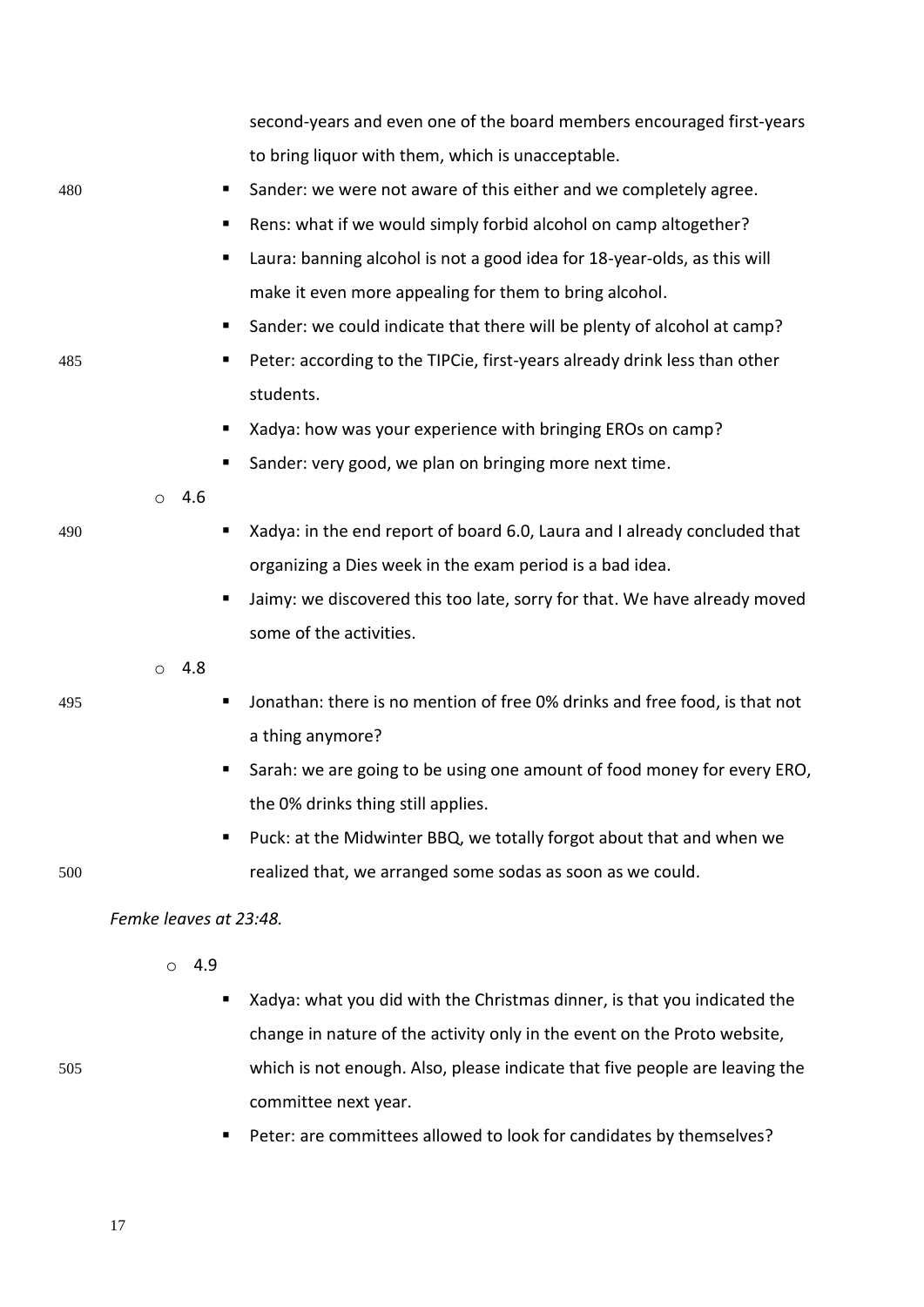|     | ٠                              | Xadya: yes, we are. This is because we need very experienced people.           |
|-----|--------------------------------|--------------------------------------------------------------------------------|
|     |                                | Also, an interest list at a committee market is not much different from        |
| 510 |                                | looking for candidates yourself.                                               |
|     | 4.10<br>$\circ$                |                                                                                |
|     | п                              | Xadya: the wording is a bit iffy right now. You should change is to            |
|     |                                | something about the other associations not wanting to start as early as        |
|     |                                | you did.                                                                       |
| 515 | 4.13<br>$\circ$                |                                                                                |
|     | п                              | Philippe: you mention planning issues while organizing the gala, that was      |
|     |                                | because of the other associations forming their committees late, could         |
|     |                                | you change it?                                                                 |
|     | п                              | Sander: that will be hard to do without attacking them, but we will try.       |
| 520 | 4.14<br>$\circ$                |                                                                                |
|     | п                              | Frank: I have heard some people compain about the poster quality not           |
|     |                                | having improved because some of them look so much alike. Some                  |
|     |                                | committees would also like to have their posters sooner, would that be         |
|     |                                | possible?                                                                      |
| 525 | п                              | Jaimy: it would not be possible.                                               |
|     | 4.19<br>$\circ$                |                                                                                |
|     | п                              | Xadya: is there money for a printed version of the magazine?                   |
|     |                                | Jaimy: we will not be printing that many, only like 6. It is also not meant to |
|     |                                | replace the online magazine, it is meant to generate new interest in the       |
| 530 |                                | online magazine.                                                               |
|     |                                |                                                                                |
|     | Laura leaves the GMM at 00:36. |                                                                                |
|     | 4.20<br>$\circ$                |                                                                                |
|     | п                              | Xadya: could you maybe add something about the interest in quick               |
|     |                                | lunches according to the survey?                                               |
| 535 | Е                              | Jaimy: yes.                                                                    |
|     | 4.21<br>$\circ$                |                                                                                |
|     | п                              | Frank: how much more expensive will the weekend get?                           |
|     | ш                              | Sarah: about €10,-.                                                            |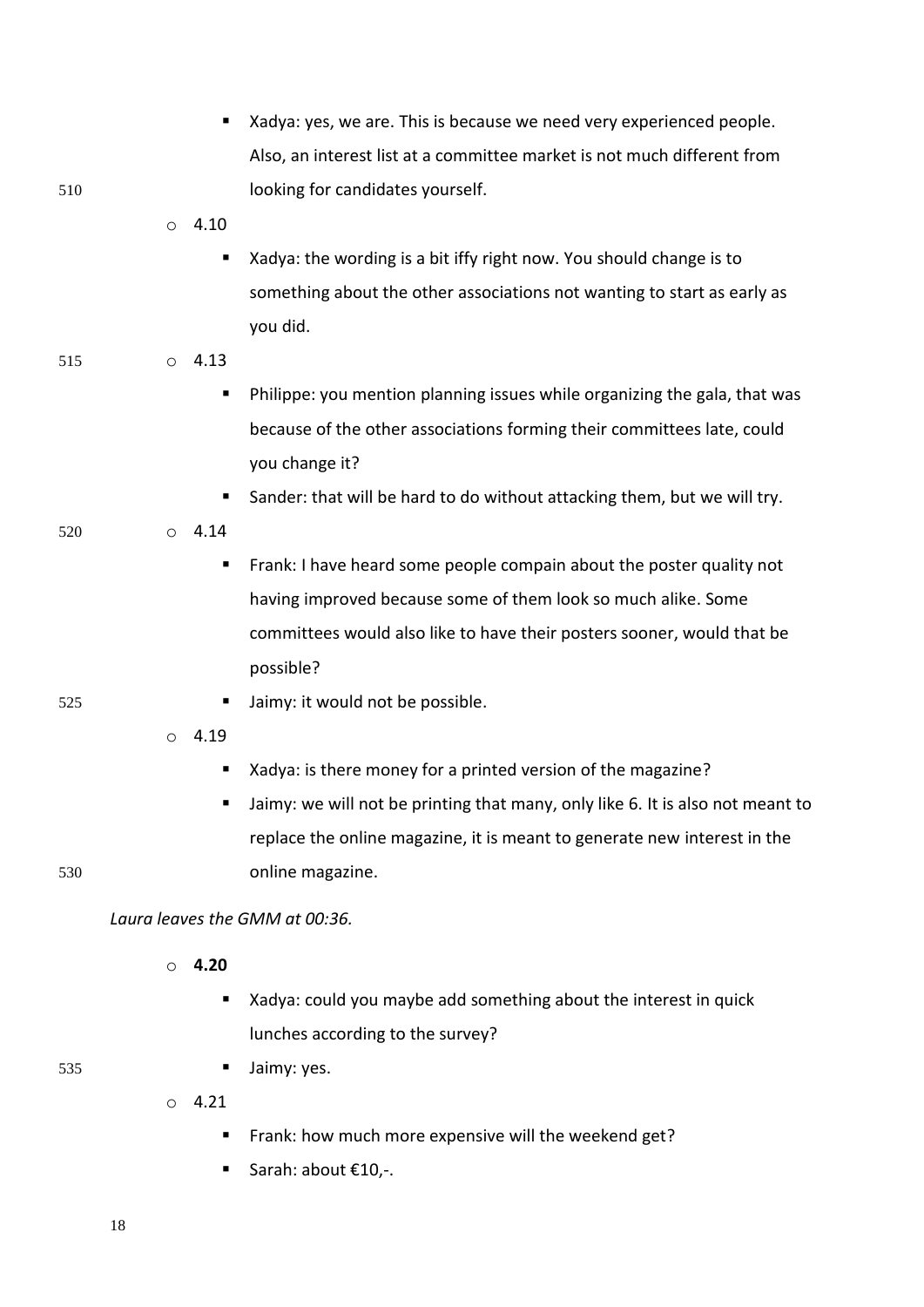|     |                                 | Frank: is it true that less people will be able to join?                                    |
|-----|---------------------------------|---------------------------------------------------------------------------------------------|
| 540 |                                 | Sarah: we now have 40 sleeping spots instead of 65, of which 25 are free                    |
|     |                                 | for the people who signed up.                                                               |
|     | п                               | Philipp: there is a chance that not all spots will be filled becauses of the                |
|     |                                 | price increase.                                                                             |
|     | $\circ$ 4.22                    |                                                                                             |
| 545 | п                               | Xadya: I used to organize a fundraiser every year, I do not like how you did                |
|     |                                 | not involve me in this year's fundraiser, as we are losing sponsors this                    |
|     |                                 | way.                                                                                        |
|     | п                               | Daniela: I thought that we had discussed it, but apparently not, sorry.                     |
|     | 4.24<br>$\circ$                 |                                                                                             |
| 550 | Е                               | Xadya: the BoA found the evaluation to be suboptimal and we would have                      |
|     |                                 | liked to see it being moved to the final report. I would also advise to check               |
|     |                                 | if it is a good idea to keep the concept of the trip the same in the                        |
|     |                                 | upcoming years                                                                              |
|     | ш                               | Frank: did you consider that it would have been harder for people of                        |
| 555 |                                 | certain ethnicities to get picked up while hitchhiking?                                     |
|     | ш                               | Philippe: not specifically, but we did have a general plan for people not                   |
|     |                                 | getting picked up.                                                                          |
|     |                                 | Xadya: I would leave the evaluation out if it is not fully finished.                        |
|     | 4.26                            |                                                                                             |
| 560 |                                 | Xadya: why was the date of the symposium moved?                                             |
|     | п                               | Sarah: because some companies could only give a talk at a later date.                       |
|     |                                 | The letter about the shortcomings of the semi-annual report that the Board of Advisors sent |
|     | is treated. There is no voting. |                                                                                             |
|     |                                 |                                                                                             |
|     |                                 |                                                                                             |

# Any other business

565 There is no other business.

## Survey

- a. Frank: did you know I could do this? \*hits head with red object\*
- b. Rens: when will the pens be done?